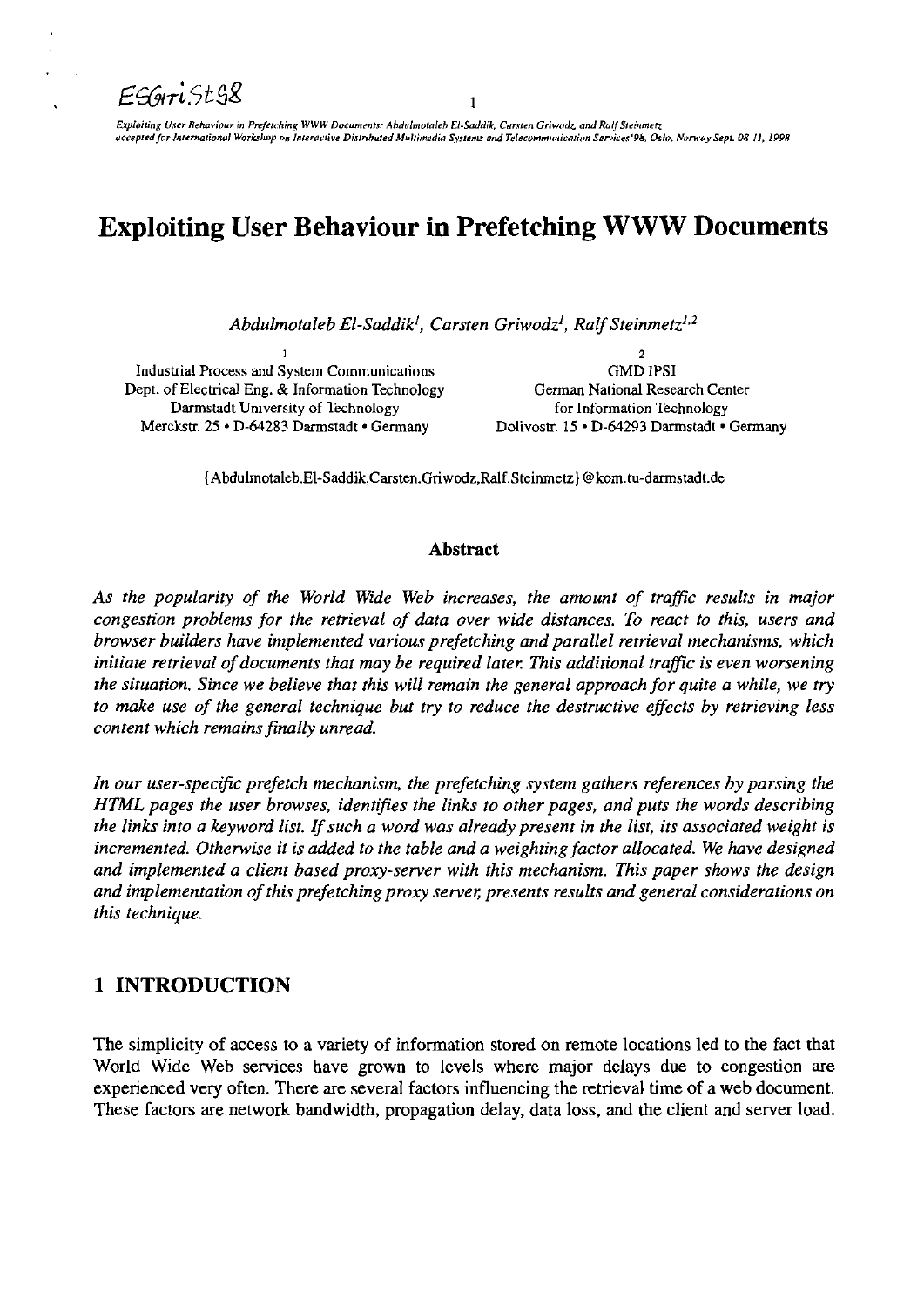$Explointing User Behavior in Prefetching WWW Development: Abdulmotale 5L-Saddik, Carsten Griwodz, and Ralf Stenmetz$ **ocrrprd/or Intrrnotionol Wotkqho(> on Intrrociiw Dirttibured Multimedia Syrrnir aid Telecom~ninica~ion Sln,;~rr'98. 0510. N<imo). Seyl 0.8-11 199R** 

Although several approaches have been implemented to reduce these delays, the problem still exists.

The latency of retrieval operations depends on the performance of Servers and on the network latency. Servers may take a while to process a request or may refuse to accept it due to over-load. The network latency depends on the network congestion and the propagation delay. While the propagation delay is a constant component, which can not be reduced, the network bandwidth is steadily increased by the increase of networks' capacities and the installation of new networks.

The rest of the paper is organized as follows. Section 2 discusses related work. Section 3 describes our approach in designing a newer prefetch proxy. The description of the system architecture is followed by initial experiences in section 4, section 5 concludes the paper.

## **2 Related Work**

Various approaches to solve the problem of retneval delays were presented in the past. Most of them deal with caching  $([Abra][Chan][Mark96])$ . However, the effectiveness of caching to reduce the WWW latency is small. Several papers report that the hit-rate of the caching proxy server is under 50% ([Abra][Chan]). Actually, we observe that the hit-rate is constantly falling because the number of documents and the size of those documents grows faster than the typical proxy server.

An alternative approach to reduce delay experienced by the end user is prefetching. The majority of users browse the Web by following hyperlinks from one page to another with a general idea or topic in mind. While users read the downloaded page, there is a communication pause. Since there is a general topic that drives the user's navigation, this time can be used to prefetch pages that are. likely to be accessed as a follow up to the current page. Actually, prefetching does not reduce latency, it only exploits the time the user spends reading, and thereby theoretically decreases the experienced access time. Practically, the growing nurnber of users of this technique destroys the effects by increasing considerably the overall amount of data transfers on the networks.

Prefetching has some problems and drawbacks. One of these problems is to decide or to predict what and when to prefetch. Another problem is the large amount of traffic. Both problems can be addressed by increasing the hit-rate of the prefetching mechanism. There is a long list of references considering prefetching of WWW pages. Each of these references deals with different situations and different mechanisms. In general we can consider the following strategies:

- Non statistical prefetching
- Servers' access statistics
- Users' personal preferences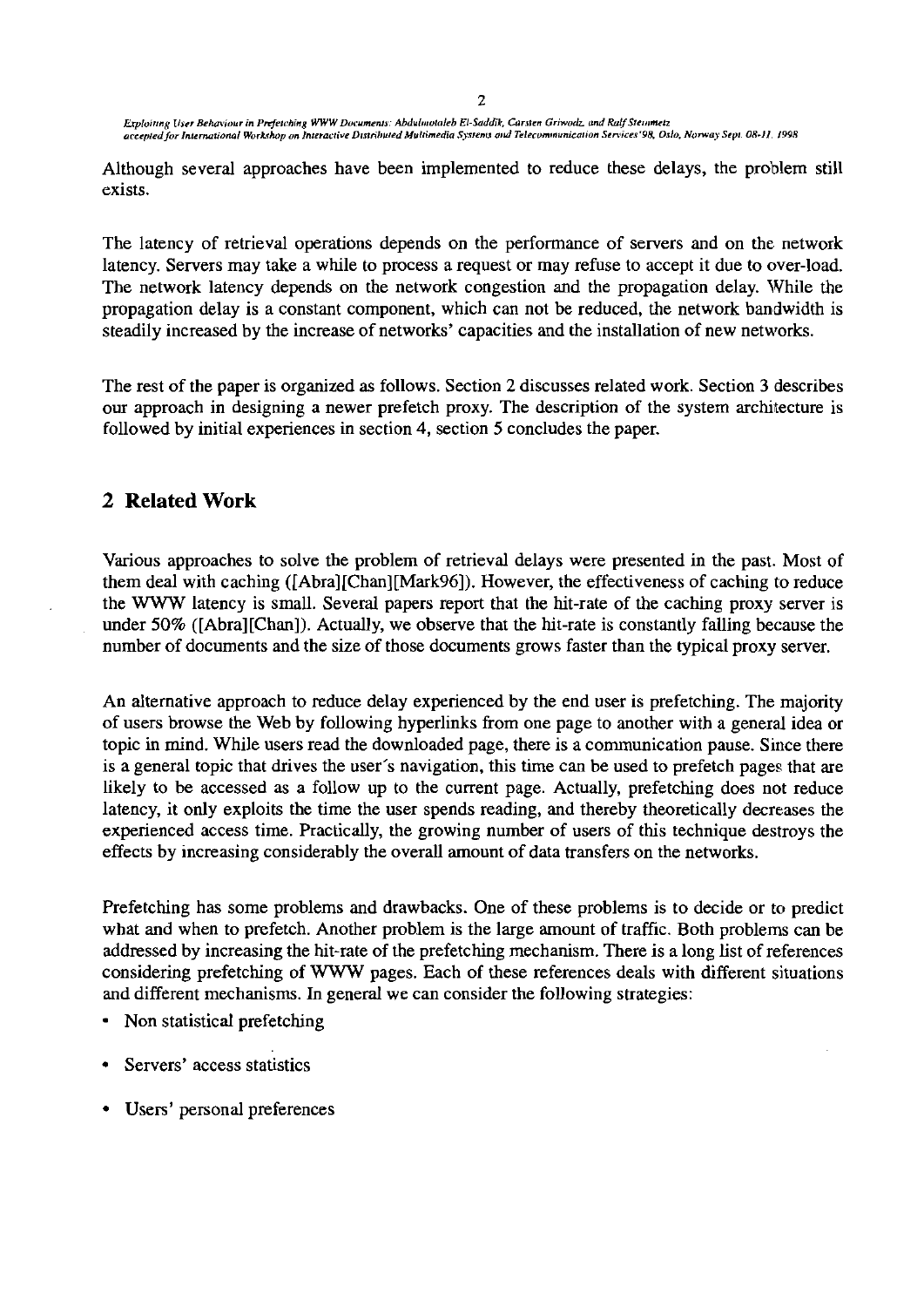Chinen ([Chin]) prefetches referenced pages. The prefetching system he suggested is to prefetch all the referenced pages of an HTML document at each request of the client. This scheme reduces the relative latency expenenced by the user, but it suffers from the fact that there is no speculative prediction.

Server access statistics to prefetch WWW documents is investigated by Markatos ([Mark96]), Bestavros ([Best95]), Doi ([Doi96]), and Padmanhaban ([PaMo96]). Such a strategy is based on the observation of a client's access pattem. They exploit the fact that users do generally not access files at random. Although the access pattern of a user is not deterministic, the server can obtain a good idea of the files likely to be accessed next based on the currently accessed file. In order to achieve high hit-rates, a long observation time is required. It is difficult to react to new trends in user behaviour immediately using this scheme. Padmanhaban and Mogul ([PaMo96]) propose protocol modifications on both server and clients to keep state in the server.

The use of users' personal preferences is also a way to prefetch document in the **WWW.** This mechanism is implemented by Microsoft's Channel Bar ([Micr]) and Netscape's Netcaster ([Nets]), which enable (so-called) push delivery of information and off-line browsing. This technology enables users to subscribe to channels, which describe an interest profile for a user. When the user starts the browser, the prefetching mechanism that is built into the browser contacts the Servers specified by the channel information and retrieves all appropriate information for offline browsing by the user. The user doesn't have to request or search manually for the information.

All of these approaches work with long-term constant interests of the users. No approach considers the appropriateness of prefetching for short-term interests of the user. We consider questions such as "where can I find information on MPEG-2 encoders?" or "how do I travel in Tibet?" short-term interests, which concem the user for some minutes up to a few days but are not worth the manual specification of a user-specific profile. Since we believe that all of these prefetching techniques are not specific enough to cover the short-term interests of a user, and thus, that too much unnecessary information is retrieved, we have designed an alternative approach to prefetching.

## **3 Design of a new Prefetching-Proxy Algorithm**

#### **3.1** Design considerations

The user's browsing strategy can be determined by observing the user's earlier behaviour. Most user events are of the type "select hyperlink on current document" (52%) and "browser-backbutton" (41%) ([Pitk95]). For effective prefetching, a mechanism should take these events into account. In other words, many web sessions start with an idea of what to search. In general, the user detects very quickly whether a piece of information is interesting for him or not and decides to move On. Other browsing strategies are less relevant to prefetching. It is not useful to prefetch when the major user event is "goto URL". Users who demonstrate this kind of behaviour are just

Exploiting User Behaviour in Prefetching WWW Documents: Abdulmotaleb El-Saddik, Carsten Griwodz, and Ralf Steinnietz accepted for International Workshop on Interactive Distributed Multimedia Systems and Telecommunication Services 98, Oslo, Norway Sept. 08-11, 1998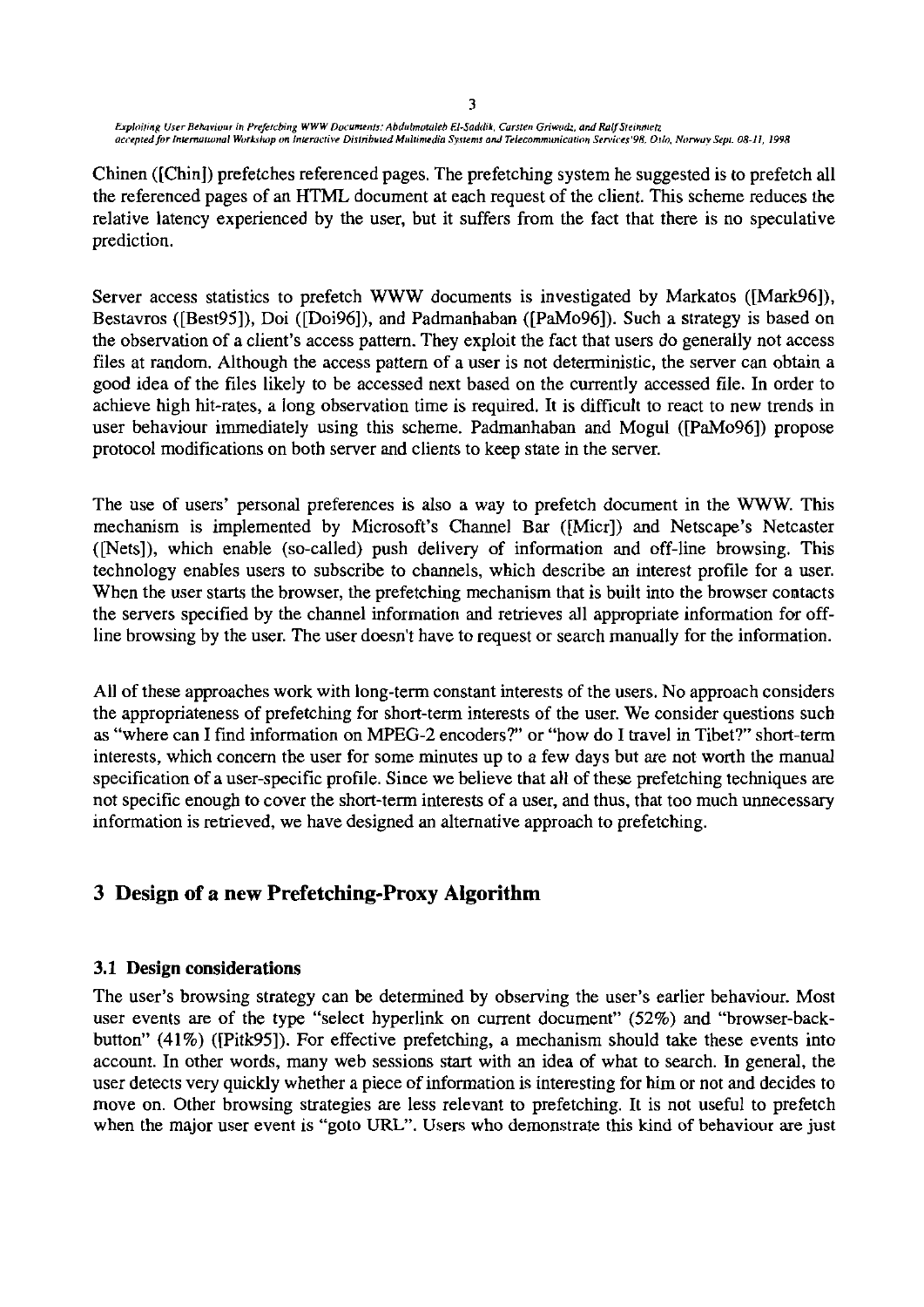surfing in unpredictable ways and find information randomly. However, this is rare and additionally, those users move on slowly because they don't look for specific topics but consume all input. Models which describe and determine the different browsing strategies are investigated in [CuJa97].

We believe that very specific interests are (in the mind of the user) expressed by a keyword or set of keywords; these keywords are also the basis of any search he performs, typically by starting with a typical search engine such as Alta Vista. For such a user behaviour, the prefetching of a subset of links is viable and we have implemented a mechanism to exploit it. Our idea is to make use of the Web technology as is and to implement a mechanism that can be used with all clients without replacing servers and protocols. Our mechanism differs from those which prefetch all pages referenced by the current page, by loading only those referenced pages which are predicted to be interesting to the user and thus, probably visited.

### 3.2 Structure of a Web page

Usually a Web page is a simple text document with in-line images and references to other pages (links). In general, all web documents can be grouped into two categories with regard to the time at which the content of the page is determined.

The first category consists of *static* documents. The content of these is determined at creation time. Although some documents of the static category are generated dynamically by server processes, these contents are independent from user interaction and are presented in the same way whenever they are accessed. Typically, the content remains unchanged for a while, so this kind of document is very suitable for caching and prefetching.

The second category are *dynamic* documents. This group can be subdivided into a fully *dynamical* category and an *active* category. A dynamical document is created by a web server when the document is requested (e.g. CGI-scripts). Dynamic documents can not be cached or prefetched because the results of a request are entirely dependent on a specific situation. An active document includes a program that runs on the client machine, e.g. a Java applet, and which may communicate with one or more server processes. The client parts of active documents may be prefetched and cached, since they remain unchanged for longer periods and their download operation is similar to the download of a computer program.

#### 3.3 Description of the Prefetching Algorithm

We have implemented a client side architecture that addresses the prefetching of static documents. Our approach includes criteria which are determined by observing the user behaviour. In our implementation the collection of the user-specific criteria is accomplished by a "clicked-wordlist". This list is the database in which the frequencies of words extracted from the selected anchors are collected (see figure 1). As soon as an HTML-document is retrieved by the proxy, the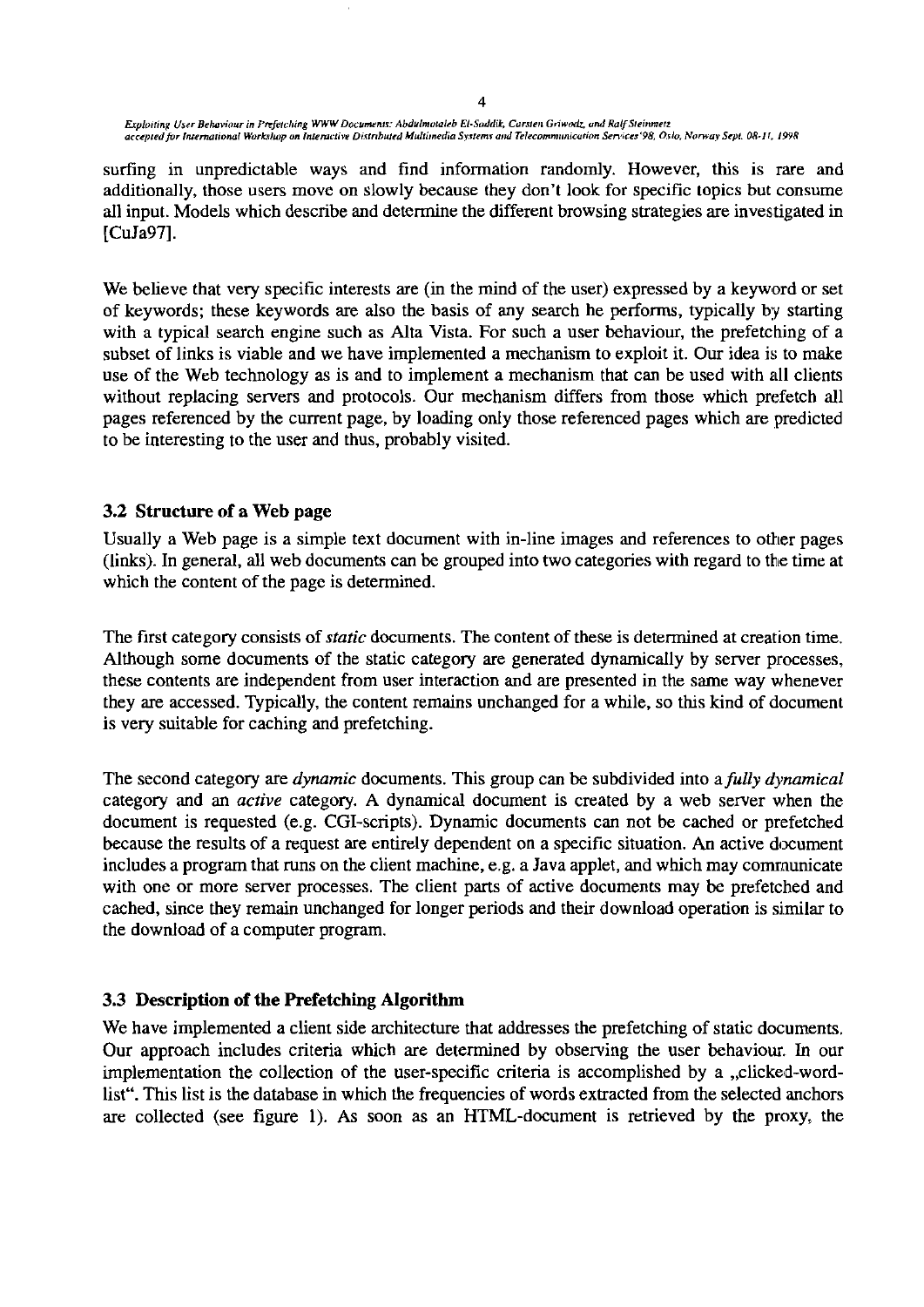Exploiting User Behaviour in Prefetching WWW Documents: Abdulmotaleb El-Saddik, Carsten Griwodz, and Ralf Steinmetz accepted for International Workshop on Interactive Distributed Multimedia Systems and Telecommunication Services 98, Oslo, Norway Sept. 08-11, 1998

prediction algorithm parses this document, builds a list of current links and anchor texts. The words in this list are compared to a user database of user-specific keywords. This database grows while the user is browsing. Each time a link is clicked, the words in the anchor text of the link are recorded in the database, respectively their counters are incremented. The database is kept for future sessions. The possibility of deleting this database is also given.



Figure 1: The predict module compares the anchor text with the user's clicked word list

The advantages of the mechanism are:

- Web latency is reduced: The system prefetches the predicted pages until all predicted pages are retrieved or until a new request is made by the user, whichever occurs first.
- The prefetching is not a recursive copying of all references on a page but only of the relevant documents.
- Using the user's preferences: The algorithm gathers the links by parsing the HTML document and by comparing the words in the anchor text with the user's database.
- abandon the use of statistics

The disadvantages of the mechanism are:

- Synonyms, and words that contain less than 4 lowercase letters are not taken into consideration: we have to add thesauri
- the large traffic that comes generally with prefetching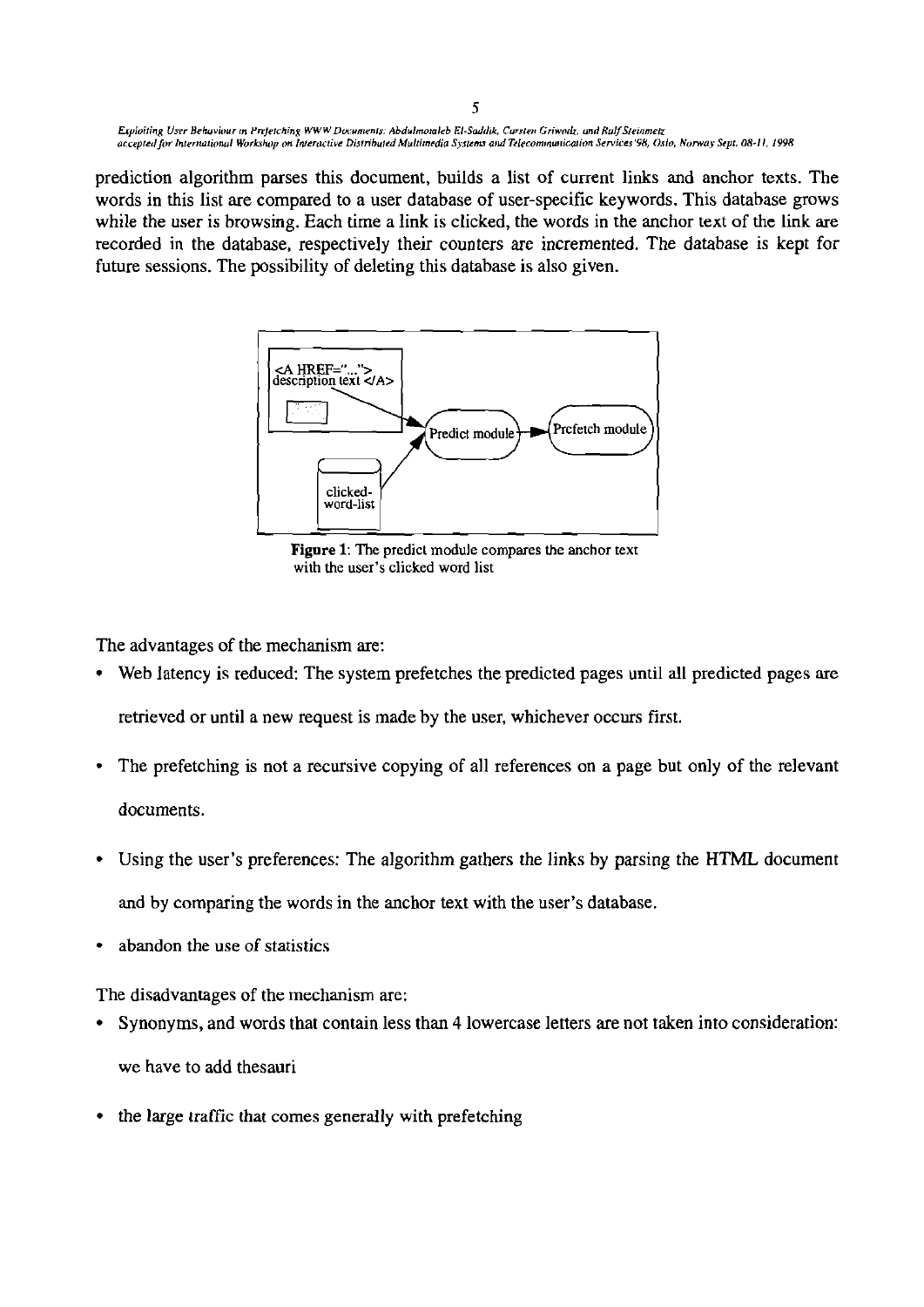#### **3.4 Modules**

This section describes the module of the prefetching proxy server called MObile proxy helpER (MOPER). Figure 2 shows the System architecture of MOPER which consists of three modules: ClickedWord module, Predict module and Prefetch rnodule.



**Figure 2:** System Architecture

### **ClickedWord module**

The main task of this rnodule is to identify the anchor associated with a click, to extract the relevant words and to put them into a list with their associated URLs. In the current version of our implementation we consider only words which consists of more than three letters, except vvords in capital letters. In future implementations we will incorporate thesauri to decide which words are worth considering and which are not.

The requested HTML document is parsed on the fly. The list of all included URL **and** their anchor text **are** saved until the browser sends a new request. If the new requested URL matches onse of the URLs in the list, the words of the anchor text are entered in a database. The words in the database reflect the user's preferences, which are used in the predictive algonthm. Every word entered in the list bas an associated Counter which will be incremented when the word occurs once again. We consider case insensitive words  $(Java = JAVA = java)$ 

| java 13       |  |
|---------------|--|
| multimedia 10 |  |
| computing 9   |  |
| prefetching 9 |  |
| caching 7     |  |

Figure 3: Excerpt from clicked-word-list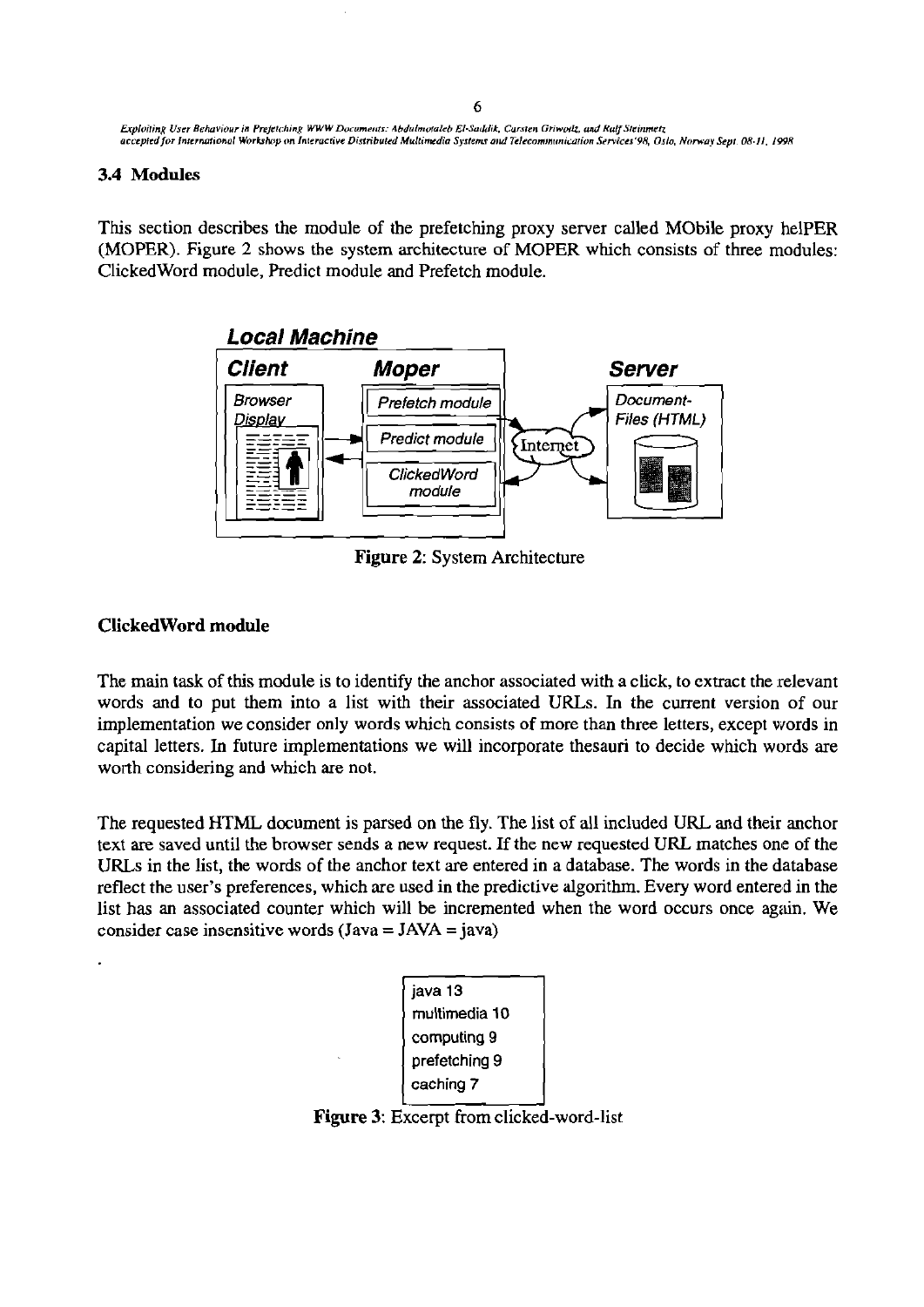#### **Prediction module**

This module compares the words in the clicked-word-list (Figure 3) with the words describing the links on the actual HTML page, starts the prediction algorithm, and sends the URLs to the prefetch module according to the correct order of their importance to the user. A prediction range is assigned to these URLs.

#### **Prefetch module**

The prefetch module preserves a list of URLs to load. URLs with a higher prediction range will be prefetched first. For more interactivity this module implements a stop method which enables the user to stop all on-line prefetching activities.

## **4 Implementation results**

Moper (MObile proxy helPER) is a WWW proxy server. Moper is installed on the local machine to support prefetching of web pages based on user preferences, thus reducing the waiting time of the user. Our application is a proxy server for the actual browser and poses as a browser for the remote server. We decided to implement our mechanism in Java ([Sun]) to overcome platform dependencies. We tested and evaluated our system on various platforms (Win 95, Win NT, Linux and Solaris).

To compare the efficiency of profile-dependent prefetching with the prefetching of all referenced pages, Moper is equipped with a couple of switches to make this decision. A small survey on educational web sites related to multimedia was made to inquire about relevant settings for these switches. We found that bigger cross-linking pages contain references (links) to 100 other pages and more, but we found only some pages with less than 7 links. The average number of links on the set of pages that were taken into account in our survey was 17.4. We consider it noteworthy that only 6.5% of these pages were greater than 15 kilobytes when the referenced images were not considered. Based on the results of the cross-linking survey, we chose to restrict the number of prefetched links per retrieved page to 15.

To compare our algorithm with unrestricted prefetching operations, we tested Moper in two different configurations. In the first one Moper made use of our approach and was configured to prefetch a maximum of 15 referenced pages if the words in the anchor text match the words in the clicked-word-list. The second configuration did not use the restriction and was set to prefetch any 15 referenced pages in the requested page, which reflects the approach taken by other prefetch mechanisms ([Doi96][Chin]).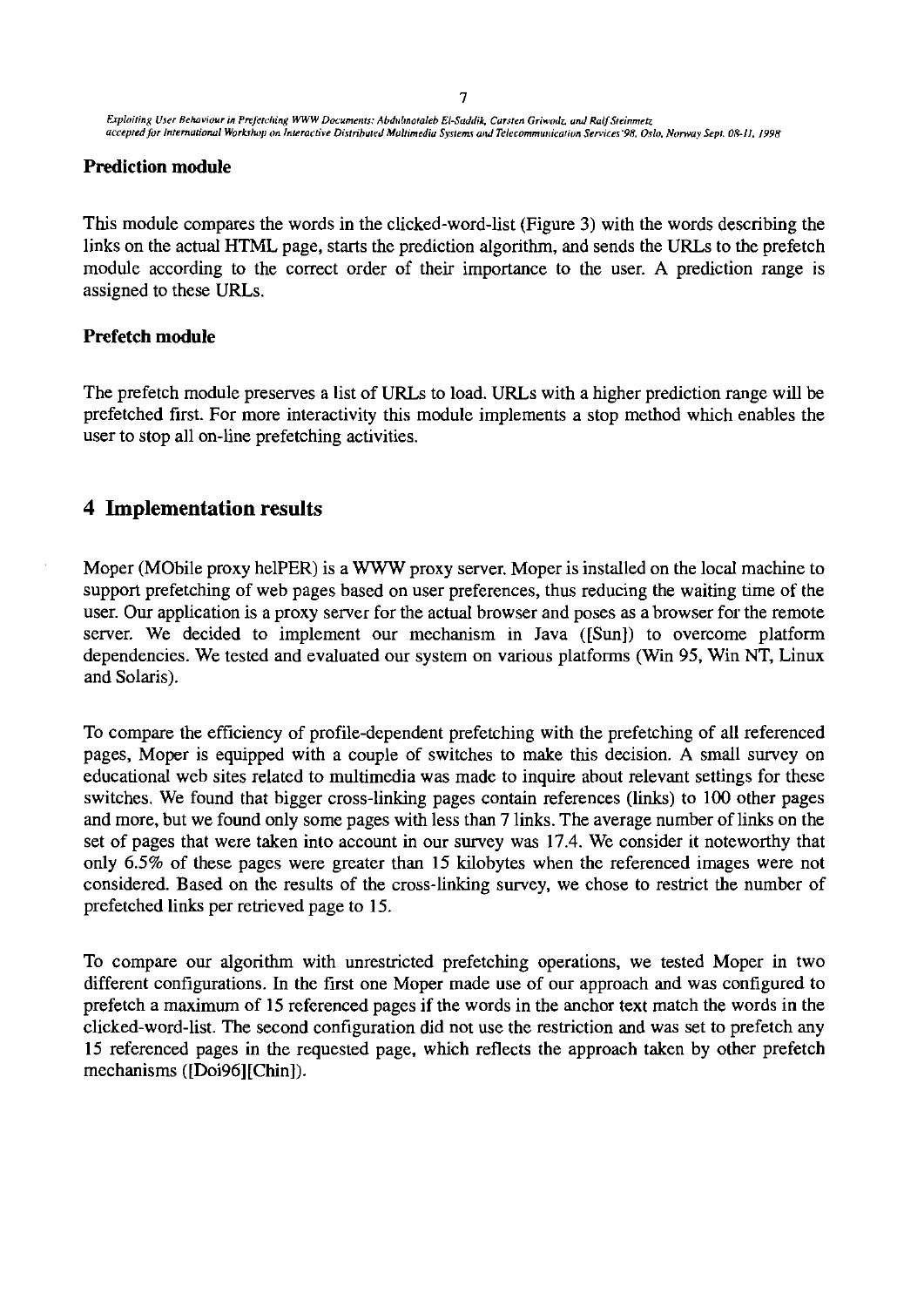Exploiting User Behaviour in Prefetching WWW Documents: Abdulmotaleb El-Saddik, Carsten Griwodz, and Ralf Steinmetz<br>accepted for International Workshop on Interactive Distributed Multimedia Systems and Telecommunication Se

Using these settings, we made a couple of sample web surfing sessions without taking the download delay per page into account (all pages were loaded completely before the next request was issued). This approach does not give us any indication of the speed increase or decrease of our approach in comparison with other prefetching approaches but instead, provides us with an indication of the better efficiency of our prefetching approach in terms of transmission overhead, as well as hit-rate comparisons between ours and the simpler approach.

We defined the induced traffic as the number of prefetched pages and the hit-rate as

Responses from prefetch-proxy  $Hit-rate =$ **Requests** 

Figure  $4(a)$  and Figure  $5(a)$  present the results of various surfing sessions when our approach is used, Figure 4(b) and Figure 5(b) present the results of the typical approach. For each exemplary surfing sessions, a different general topic was chosen, ranging from technical issues such as Java programming to private interests such as travelling to South America.



As shown in Figure 4, both configurations make approximately the same hit-rate  $(60\%)$ . While the configuration according to our idea of the user's behaviour has a hit-rate of about 61.05%, the random prefetching 15 referenced pages in the requested page achieves a slightly better hit-rate of 63.86%. Obviously, our approach will never have a better hit-rate than the trivial approach, but the difference is marginal in the experiments.

The advantage of our mechanism concerning the reduction of unnecessary traffic in the network, however, is considerable. Figure 5 shows that the overhead induced by the general prefetching technique (Figure  $5(b)$ ) is 10.04 times the amount of data compared with the pages that are actually visited by the user, our approach (Figure  $5(a)$ ) reduces this overhead to 4.29 times the number of actually visited pages.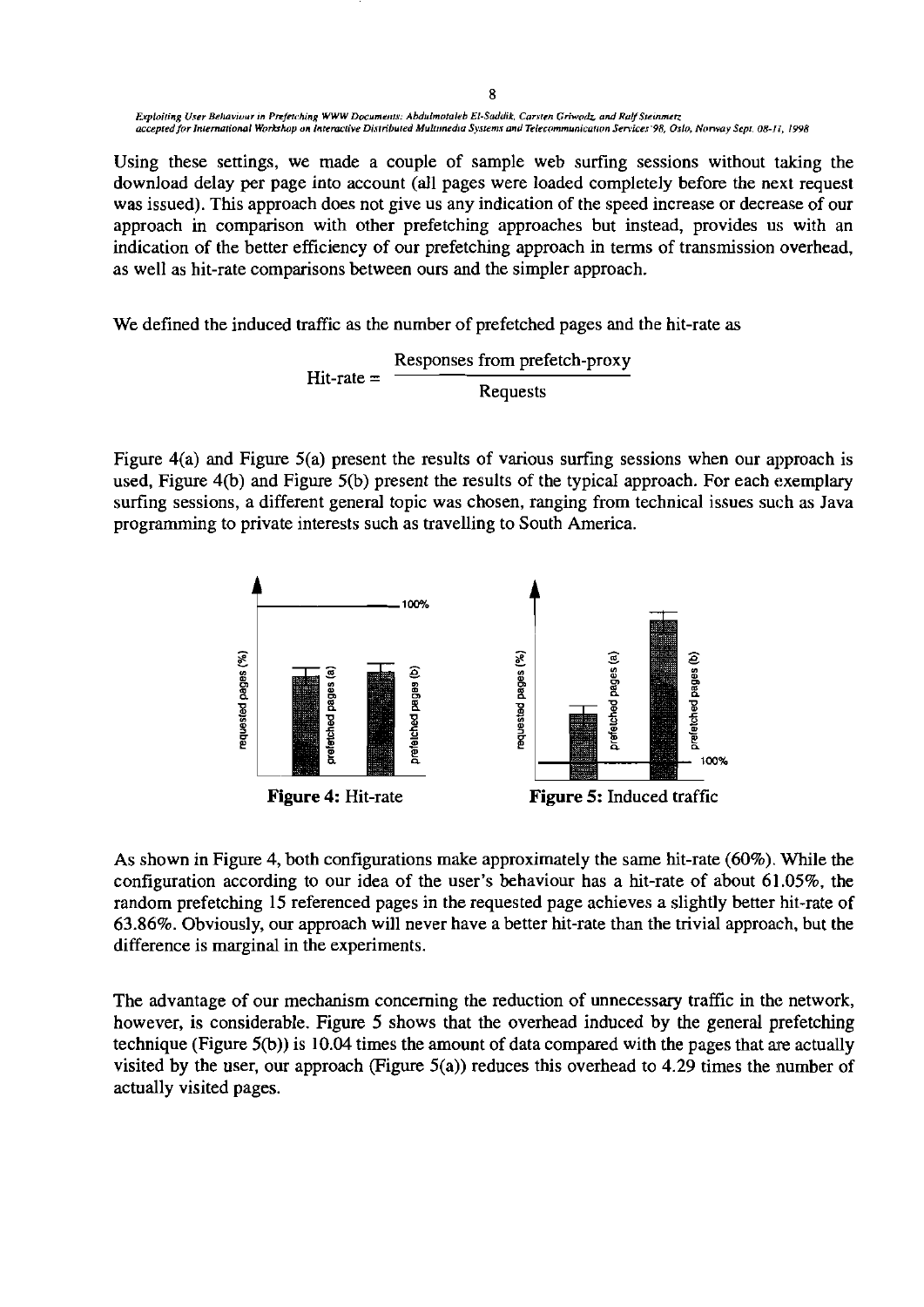## **5 Conclusion and Future work**

Prefetching is a speculative process. If the guess is wrong, a (high) price may have been paid by the community of Intemet users at large for nothing. If the guess is correct, on the other hand, time is saved for the individual user. Prefetching is only sensible if the payment for the Internet connection depends on time, not on the amount of transferred data.

In this paper we have described a predictive prefetching mechanism for the World Wide Web to improve the access time without the extraneous penalty in network load that is typical for applications that prefetch speculatively. We consider that the links appropriate for prefetching come from the current user page. In our model the system guesses the next user request and prefetched those referenced pages, whose words in the anchor text are found in the user's clickedword-list. We found out that our model reduces the bandwidth used by other prefetch systems which prefetch all referenced pages by the factor 2.34 for browsing sessions aimed at a focused information search, and that the hit-rate is approximately still the Same.

We are now in the process of incorporating thesauri inside our prefetch module to increase the hitrate, and to have better decision about words which may be entered in the user's database.

Another way of works in which we are interested is to use our proxy as a blocker, like per example, porno blocker, advertisements blocker or racism blocker. We do not need to know the IP-address or the domain name of Servers related to the topic to be blocked, all we need is to define the words which should not be requested. The concept may even be extended to editing such links out of the presented pages.

## **6 Acknowledgments**

We thank testers and users of our system. We also thank our colleagues Cornelia Seeberg, Stephan Fischer and Michael Liepert for useful comments on this paper.

## **References**

| [BEF96]                       | T.Berners-Lee, R. Fiedling, and H.Frystyk. "Hypertext Transfer Protocol-HTTP/1.0", RFC<br>1945, May, 1996.                                                           |
|-------------------------------|----------------------------------------------------------------------------------------------------------------------------------------------------------------------|
| [Best95]                      | Azer Bestavros, Using Speculation to Reduce Server Load and Service Time on the WWW.<br>Technical Report TR-95-006, CS Dept., Boston University, 1995                |
| $\lceil \text{CuJa97} \rceil$ | Carlos Cuncha, Carlos Jaccoud, Determining WWW User's Next Access and its Application<br>to prefetching, International Symposium on Computer and Communication, 1997 |
| [Doi96]                       | Katsuo Doi, "WWW Access by Proactively Controlled Caching Proxy", Sharp Technical<br>Journal, No. 66, December 1996.                                                 |